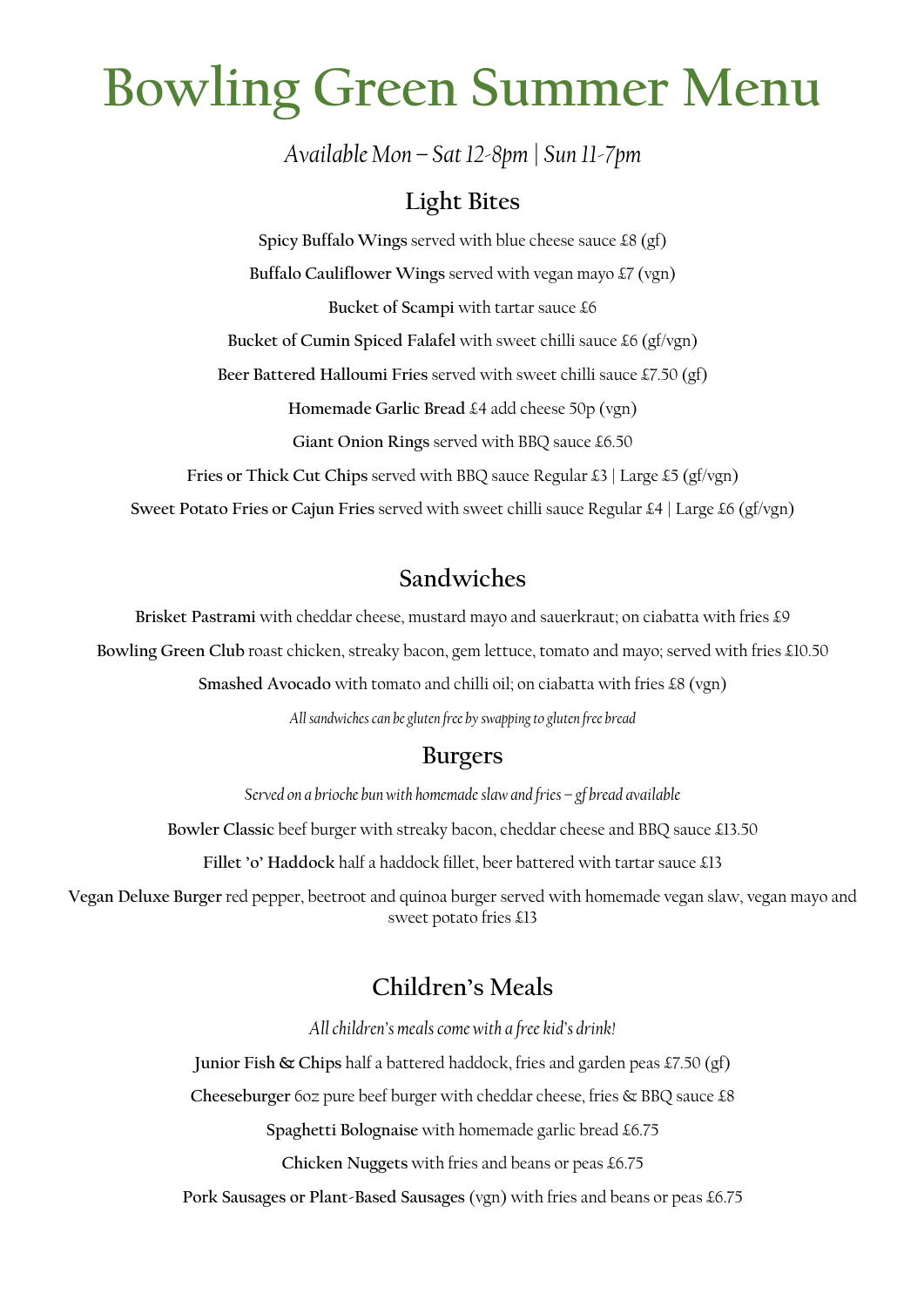#### *Add a kid's icecream for dessert for just £2!*

#### **Main Meals**

**8oz Rump Steak** (gf) cooked to your liking, served with thick cut chips or jacket potato, fresh salad and a garlic & herb butter £15.75

**Cajun Chicken Breast** (gf) served with fresh salad, sweet potato fries or jacket potato and homemade coleslaw £14

**Wholetail Breaded Scampi** served with fresh salad, fries and tartar sauce £11.50

**Our Famous Cheese Pie** served with fresh salad, fries and homemade coleslaw £13

**Beer Battered Haddock** (gf) served with thick cut chips, homemade mushy peas and tartar sauce £14

**Bowling Green Summer Salad Bowl** (gf)

Mixed leaf lettuce, tomatoes, cucumber, red onion, peppers and pitted olives tossed in a light honey & mustard dressing; topped with your choice of toppings

 $\checkmark$  Pan Seared Seabass (gf) £12

 $\checkmark$  Grilled Halloumi (gf/v) £11

 $\checkmark$  Cajun Chicken Breast (gf) £12

- $\checkmark$  Spiced Falafel (gf/vgn) £11
- **Desserts**

**Eton Mess £7** A mess of meringue, vanilla ice cream, strawberry sauce, fresh strawberries and whipped cream

> **Biscoff Sundae £7**– *vegan version available* Biscoff sauce, vanilla ice cream, Biscoff biscuits and whipped cream

> > **Banoffee Cookie Cheesecake** (gf) **£6.50** Served with vanilla ice cream and toffee sauce

**Ice Cream & Wafers £3** Choose either vanilla, chocolate, strawberry or vegan vanilla

--------------------------------------------------------------------------------------------------------------

## **Our Famous Sunday Roast Dinners**

Roast dinners come served with creamy mash, crisp roast potatoes, seasonal veg, Yorkshire pudding and rich gravy

*Make your roast GF by simply removing the Yorkshire pudding!*

*All our meats are slow roasted, in-house, for over 8 hours*

| √ Slow Roasted Topside of Beef                 | $\text{Reg } \pounds$ 13   Lrg $\pounds$ 15 |
|------------------------------------------------|---------------------------------------------|
| $\checkmark$ Pork Loin, Stuffing and Crackling | $Reg$ £12   Lrg £14                         |
| $\checkmark$ Lamb Shank                        | \$14                                        |
| $\checkmark$ Plant-Based Sausages (Vgn/GF)     | $Reg$ £12   Lrg £14                         |